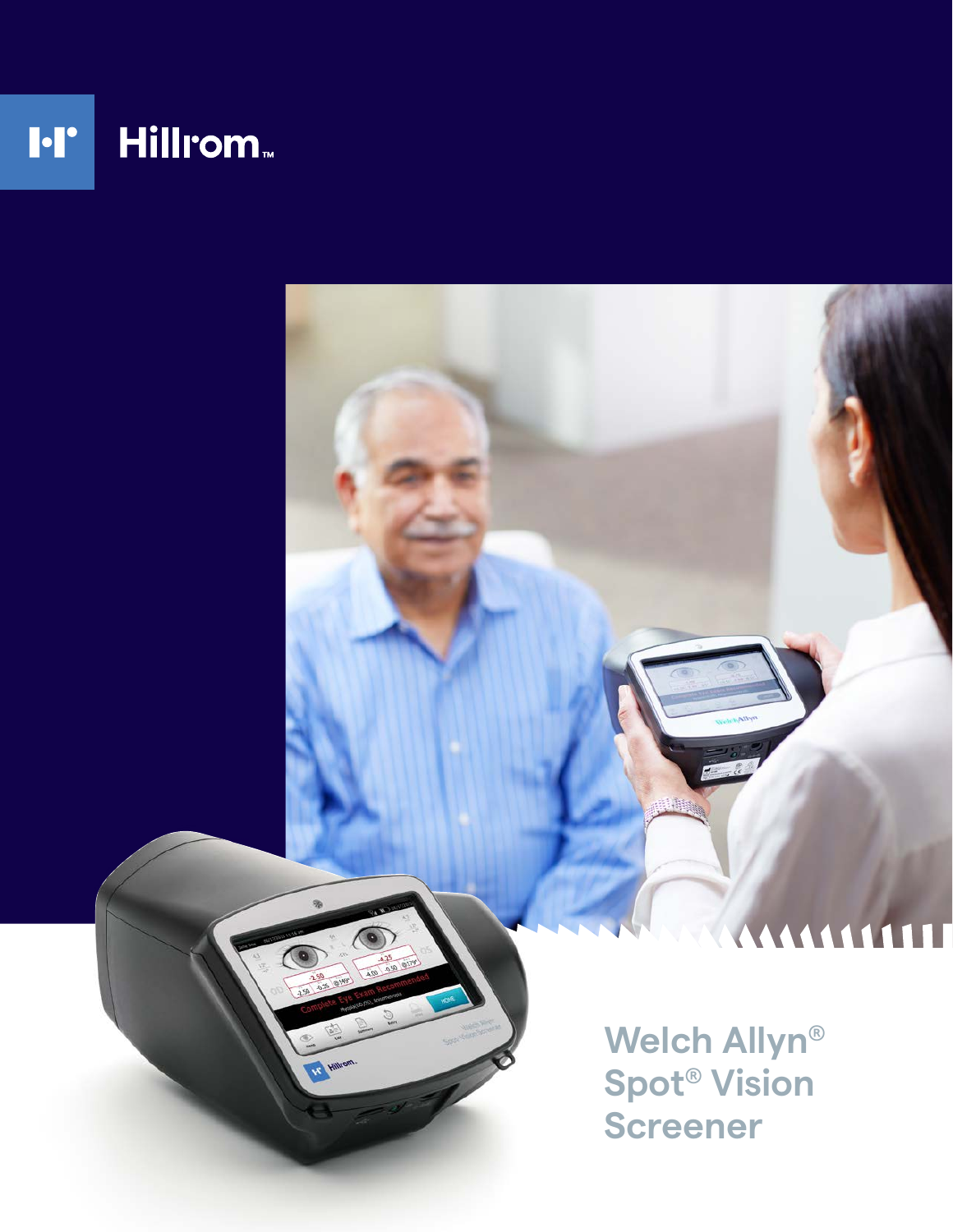# A NON-CONTACT, EASY-TO-USE AUTOREFRACTOR

## **For today's eye care**

- **professional**<br>• Ideal for treating patients with small pupils, limited mobility and disabilities
- . Autorefract patients of all ages without dilation (6 months to seniors)
- . Measures pupils down to 3 mm (available for 20-100 age range)

# **Better refraction experience**<br>• Auto-capture technology for instant

- results
- .Intuitive, on-screen instruction to guide you through the process
- . Portable to fit your workflow

# **Versatile technology**<br>• Spherical equivalent range

- **complete results**<br>• Automated screening provides thorough, objective and easy-to-understand results
- . On-screen results of both eyes displayed in seconds
- . Has been shown to capture readings 97% of the time helping to screen otherwise difficult patients<sup>1</sup>
- . Print results to a desktop or label printer using a WiFi ® connection
- . Results sent directly to EMR with a connected workflow
- measures +/- 7.50D
- . Refracts monocular or binocular (SE, DS, DC, axis)
- . Option for +/- cylinder convention . Simultaneous binocular readings in a
- single shot

## **Consistent and**

## **EFFICIENT**

Seamlessly export summary reports to be uploaded to



**ACCURATE** Identify refractive errors and ocular misalignment.

### **PORTABLE** Easily move device between exam rooms and patients.





**EASY TO USE** Quickly capture an image of both eyes in just seconds.

## Accurately identify refractive errors and ocular misalignment in children and adults.

"I love the Spot ® Vision Screener. I take it between my two offices and use it on many patients per day. It's very fast and easy to use... it's priceless."

*Dr. Bill Kegerize, Optometrist Genoa Family Eye Care, Oregon, OH*